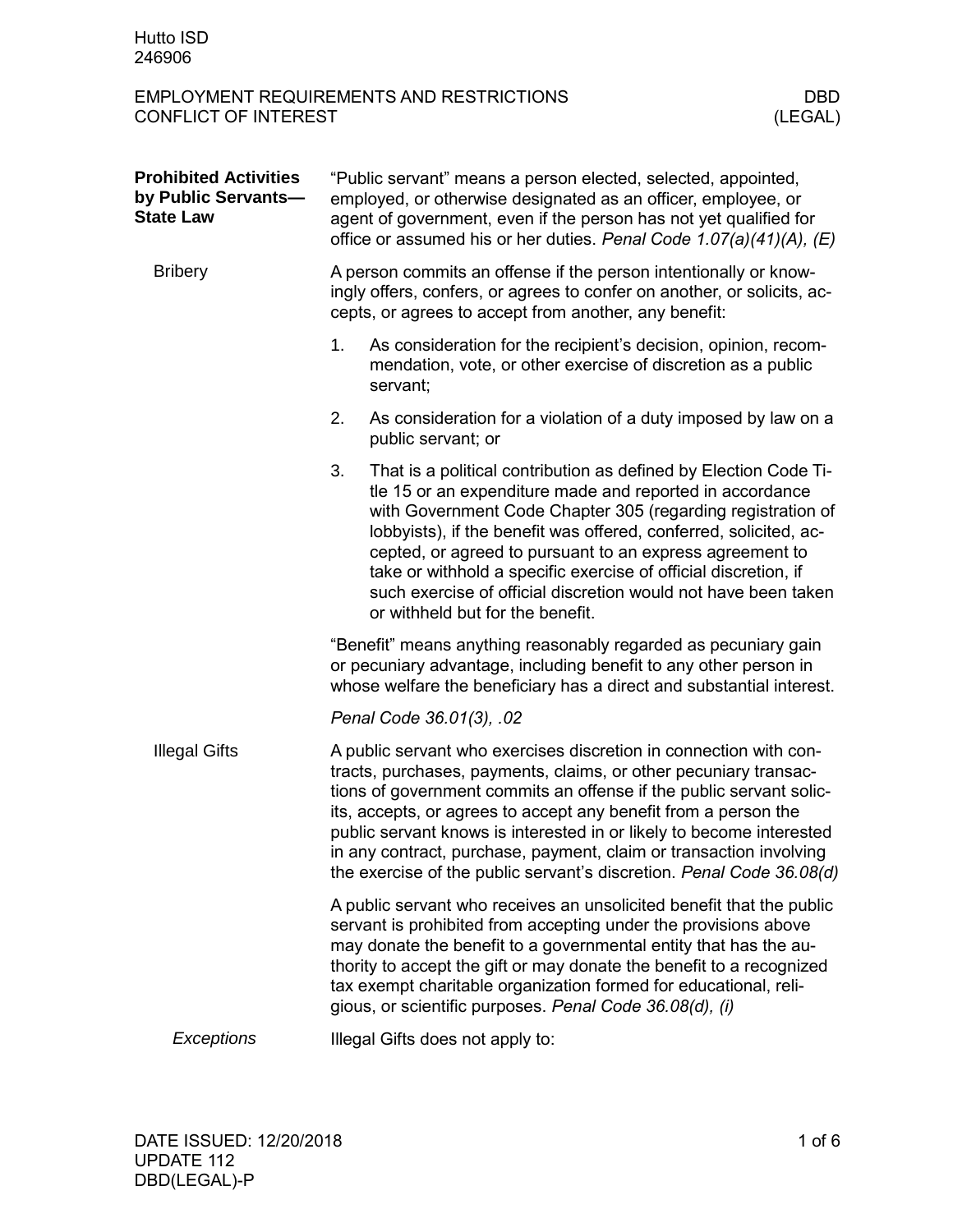|                                  | 1. | A fee prescribed by law to be received by a public servant or<br>any other benefit to which the public servant is lawfully enti-<br>tled or for which the public servant gives legitimate considera-<br>tion in a capacity other than as a public servant;                                                                                                                                                                                                                                                                                                                                                                                       |                                                                                                                                                                                                                                |  |  |
|----------------------------------|----|--------------------------------------------------------------------------------------------------------------------------------------------------------------------------------------------------------------------------------------------------------------------------------------------------------------------------------------------------------------------------------------------------------------------------------------------------------------------------------------------------------------------------------------------------------------------------------------------------------------------------------------------------|--------------------------------------------------------------------------------------------------------------------------------------------------------------------------------------------------------------------------------|--|--|
|                                  | 2. | A gift or other benefit conferred on account of kinship or a per-<br>sonal, professional, or business relationship independent of<br>the official status of the recipient;                                                                                                                                                                                                                                                                                                                                                                                                                                                                       |                                                                                                                                                                                                                                |  |  |
|                                  | 3. |                                                                                                                                                                                                                                                                                                                                                                                                                                                                                                                                                                                                                                                  | A benefit to a public servant required to file a statement under<br>Government Code Chapter 572 or a report under Election<br>Code Title 15 that is derived from a function in honor or ap-<br>preciation of the recipient if: |  |  |
|                                  |    | a.                                                                                                                                                                                                                                                                                                                                                                                                                                                                                                                                                                                                                                               | The benefit and the source of any benefit in excess of<br>\$50 is reported in the statement; and                                                                                                                               |  |  |
|                                  |    | b.                                                                                                                                                                                                                                                                                                                                                                                                                                                                                                                                                                                                                                               | The benefit is used solely to defray the expenses that<br>accrue in the performance of duties or activities in con-<br>nection with the office which are nonreimbursable by the<br>state or political subdivision;             |  |  |
|                                  | 4. |                                                                                                                                                                                                                                                                                                                                                                                                                                                                                                                                                                                                                                                  | A political contribution as defined by Election Code Title 15;                                                                                                                                                                 |  |  |
|                                  | 5. |                                                                                                                                                                                                                                                                                                                                                                                                                                                                                                                                                                                                                                                  | An item with a value of less than \$50, excluding cash or a ne-<br>gotiable instrument as described by Business and Commerce<br>Code 3.104;                                                                                    |  |  |
|                                  | 6. |                                                                                                                                                                                                                                                                                                                                                                                                                                                                                                                                                                                                                                                  | An item issued by a governmental entity that allows the use of<br>property or facilities owned, leased, or operated by the gov-<br>ernmental entity; or                                                                        |  |  |
|                                  | 7. |                                                                                                                                                                                                                                                                                                                                                                                                                                                                                                                                                                                                                                                  | Food, lodging, transportation, or entertainment accepted as a<br>guest and, if the donee is required by law to report those<br>items, reported by the donee in accordance with that law.                                       |  |  |
|                                  |    |                                                                                                                                                                                                                                                                                                                                                                                                                                                                                                                                                                                                                                                  | Penal Code 36.10                                                                                                                                                                                                               |  |  |
| Honoraria and<br><b>Expenses</b> |    | A public servant commits an offense if the public servant solicits,<br>accepts, or agrees to accept an honorarium in consideration for<br>services that the public servant would not have been requested to<br>provide but for the person's official position or duties. This provision<br>does not prohibit a public servant from accepting transportation<br>and lodging expenses or meals in connection with a conference or<br>similar event in which the public servant renders services, such as<br>addressing an audience or engaging in a seminar, to the extent<br>those services are more than merely perfunctory. Penal Code<br>36.07 |                                                                                                                                                                                                                                |  |  |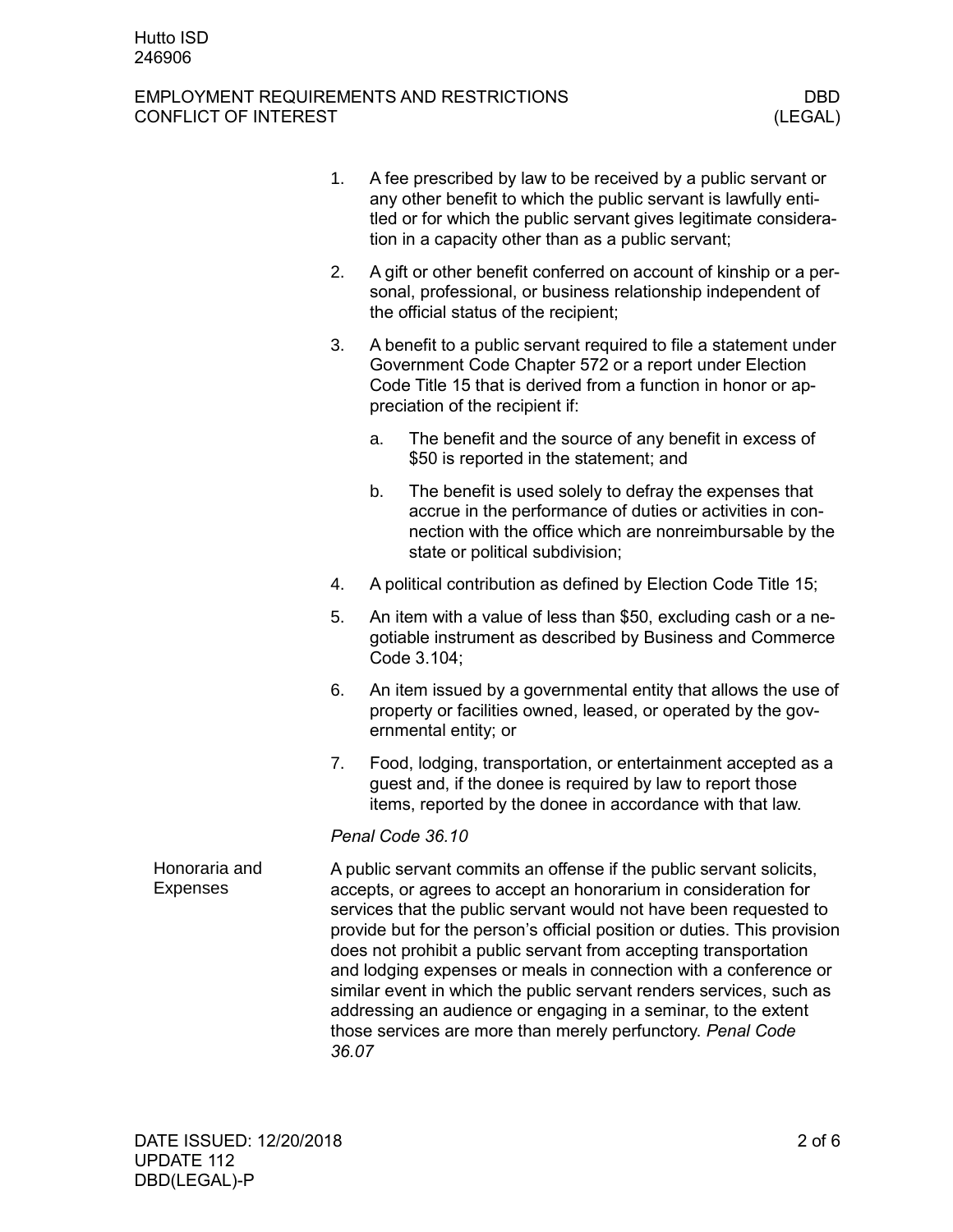| Abuse of Official<br>Capacity            | A public servant commits an offense if, with intent to obtain a bene-<br>fit or with intent to harm or defraud another, he intentionally or<br>knowingly violates a law relating to the public servant's office or<br>employment, or misuses government property, services, personnel,<br>or any other thing of value, belonging to the government that has<br>come into the public servant's custody or possession by virtue of<br>the public servant's office or employment. Penal Code 39.02(a) |                                                                                                                                                                                                               |  |  |  |
|------------------------------------------|----------------------------------------------------------------------------------------------------------------------------------------------------------------------------------------------------------------------------------------------------------------------------------------------------------------------------------------------------------------------------------------------------------------------------------------------------------------------------------------------------|---------------------------------------------------------------------------------------------------------------------------------------------------------------------------------------------------------------|--|--|--|
|                                          | "Law relating to a public servant's office or employment" means a<br>law that specifically applies to a person acting in the capacity of a<br>public servant and that directly or indirectly imposes a duty on the<br>public servant or governs the conduct of the public servant. Penal<br>Code 39.01(1)                                                                                                                                                                                          |                                                                                                                                                                                                               |  |  |  |
|                                          |                                                                                                                                                                                                                                                                                                                                                                                                                                                                                                    | "Misuse" means to deal with property contrary to:                                                                                                                                                             |  |  |  |
|                                          | 1.                                                                                                                                                                                                                                                                                                                                                                                                                                                                                                 | An agreement under which the public servant holds the prop-<br>erty;                                                                                                                                          |  |  |  |
|                                          | 2.                                                                                                                                                                                                                                                                                                                                                                                                                                                                                                 | A contract of employment or oath of office of a public servant;                                                                                                                                               |  |  |  |
|                                          | 3.                                                                                                                                                                                                                                                                                                                                                                                                                                                                                                 | A law, including provisions of the General Appropriations Act<br>specifically relating to government property, that prescribes<br>the manner of custody or disposition of the property; or                    |  |  |  |
|                                          | 4.                                                                                                                                                                                                                                                                                                                                                                                                                                                                                                 | A limited purpose for which the property is delivered or re-<br>ceived.                                                                                                                                       |  |  |  |
|                                          |                                                                                                                                                                                                                                                                                                                                                                                                                                                                                                    | Penal Code 39.01(2)                                                                                                                                                                                           |  |  |  |
| <b>Misuse of Official</b><br>Information |                                                                                                                                                                                                                                                                                                                                                                                                                                                                                                    | A public servant commits an offense if, in reliance on information to<br>which the public servant has access by virtue of the person's office<br>or employment and that has not been made public, the person: |  |  |  |
|                                          | 1.                                                                                                                                                                                                                                                                                                                                                                                                                                                                                                 | Acquires or aids another to acquire a pecuniary interest in any<br>property, transaction, or enterprise that may be affected by<br>the information;                                                           |  |  |  |
|                                          | 2.                                                                                                                                                                                                                                                                                                                                                                                                                                                                                                 | Speculates or aids another to speculate on the basis of the in-<br>formation; or                                                                                                                              |  |  |  |
|                                          | 3.                                                                                                                                                                                                                                                                                                                                                                                                                                                                                                 | As a public servant, including as a school administrator, co-<br>erces another into suppressing or failing to report that infor-<br>mation to a law enforcement agency.                                       |  |  |  |
|                                          | A public servant commits an offense if with intent to obtain a benefit<br>or with intent to harm or defraud another, the public servant dis-<br>closes or uses information for a nongovernmental purpose that:                                                                                                                                                                                                                                                                                     |                                                                                                                                                                                                               |  |  |  |
|                                          | 1.                                                                                                                                                                                                                                                                                                                                                                                                                                                                                                 | The person has access to by means of the person's office or<br>employment; and                                                                                                                                |  |  |  |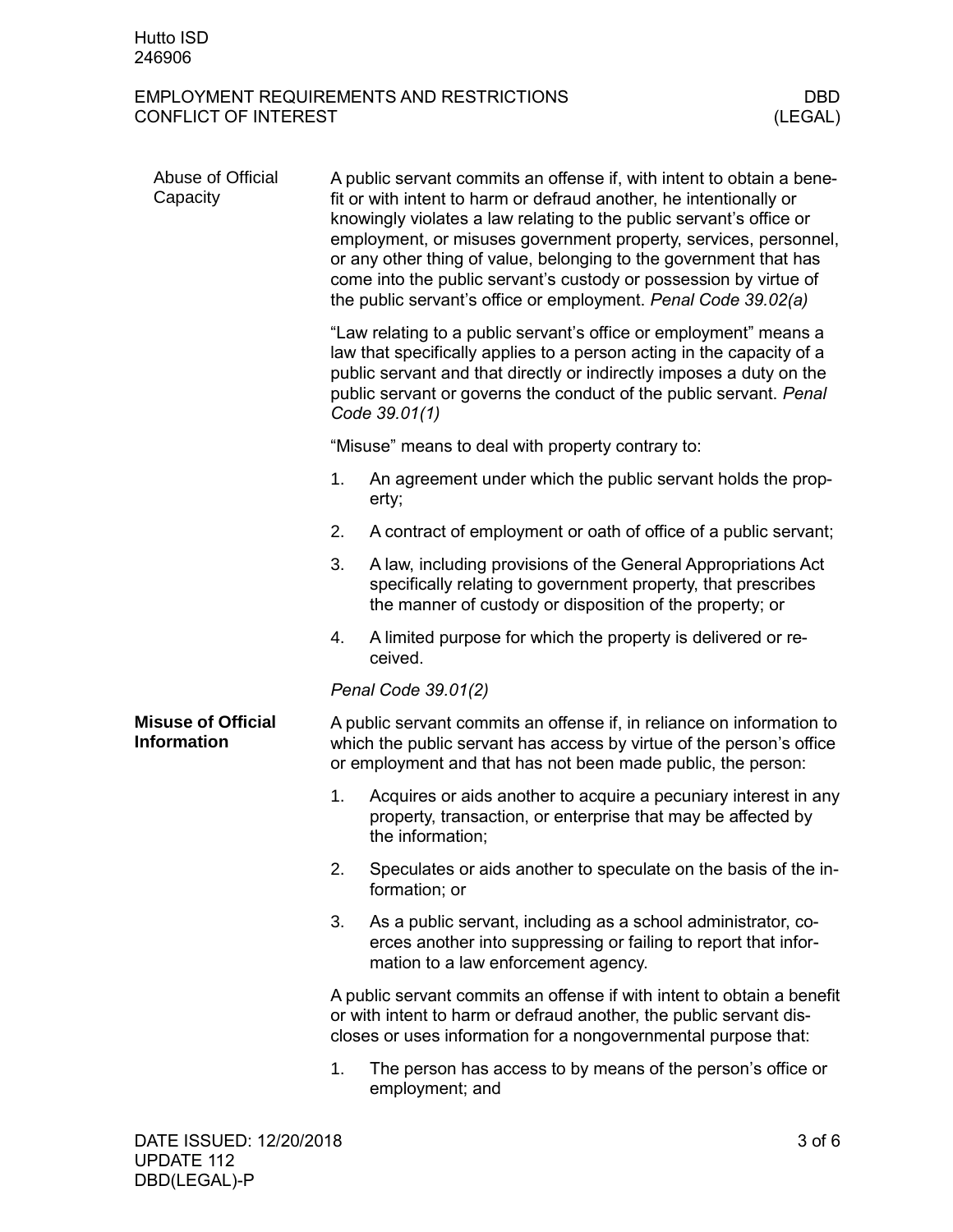|                                                                                              | 2.<br>Has not been made public.                                                                                                                                                                                                                                                                                                                                                                                                                                                                          |  |  |  |
|----------------------------------------------------------------------------------------------|----------------------------------------------------------------------------------------------------------------------------------------------------------------------------------------------------------------------------------------------------------------------------------------------------------------------------------------------------------------------------------------------------------------------------------------------------------------------------------------------------------|--|--|--|
|                                                                                              | "Information that has not been made public" means any information<br>to which the public does not generally have access, and that is pro-<br>hibited from disclosure under Government Code Chapter 552 (the<br>Public Information Act).                                                                                                                                                                                                                                                                  |  |  |  |
|                                                                                              | Penal Code 39.06(a), (b), (d)                                                                                                                                                                                                                                                                                                                                                                                                                                                                            |  |  |  |
| <b>Instructional</b><br><b>Materials Violations</b><br>- Commissions                         | An administrator or teacher commits an offense if the person re-<br>ceives any commission or rebate on any instructional materials or<br>technological equipment used in the schools with which the person<br>is associated. Education Code 31.152(a)                                                                                                                                                                                                                                                    |  |  |  |
| <b>Instructional</b><br><b>Materials Violations</b>                                          | An administrator or teacher commits an offense if the person ac-<br>cepts a gift, favor, or service that:                                                                                                                                                                                                                                                                                                                                                                                                |  |  |  |
| — Conflict                                                                                   | 1.<br>Is given to the person or the person's school;                                                                                                                                                                                                                                                                                                                                                                                                                                                     |  |  |  |
|                                                                                              | Might reasonably tend to influence the person in the selection<br>2.<br>of instructional materials or technological equipment; and                                                                                                                                                                                                                                                                                                                                                                       |  |  |  |
|                                                                                              | 3.<br>Could not be lawfully purchased with state instructional mate-<br>rial funds.                                                                                                                                                                                                                                                                                                                                                                                                                      |  |  |  |
|                                                                                              | "Gift, favor, or service" does not include staff development, in-ser-<br>vice, or teacher training; or ancillary materials, such as maps or<br>worksheets, that convey information to the student or otherwise<br>contribute to the learning process.                                                                                                                                                                                                                                                    |  |  |  |
|                                                                                              | Education Code $31.152(b) - (d)$                                                                                                                                                                                                                                                                                                                                                                                                                                                                         |  |  |  |
| <b>Instructional</b><br><b>Materials Violations</b><br>- Purchase and<br><b>Distribution</b> | A person commits a Class C misdemeanor offense if the person<br>knowingly violates any law providing for the purchase or distribu-<br>tion of free instructional materials for the public schools. Education<br>Code 31.153                                                                                                                                                                                                                                                                              |  |  |  |
| <b>Holding Civil Office</b>                                                                  | No person shall hold or exercise at the same time more than one<br>civil office of emolument, except for offices listed in the constitu-<br>tional provision, unless otherwise specifically provided. Tex. Const.,<br>Art. XVI, Sec. 40(a)                                                                                                                                                                                                                                                               |  |  |  |
|                                                                                              | A position in or membership in the Texas military forces is not con-<br>sidered to be a civil office of emolument. Gov't Code 437.203                                                                                                                                                                                                                                                                                                                                                                    |  |  |  |
|                                                                                              | Individuals who receive all or part of their compensation either di-<br>rectly or indirectly from funds of the state of Texas and who are not<br>state officers shall not be barred from serving as members of the<br>governing bodies of school districts (other than those in which they<br>are employed), cities, towns, or other local governmental districts.<br>Such individuals may not receive a salary for serving as members<br>of such governing bodies, except that a schoolteacher, retired |  |  |  |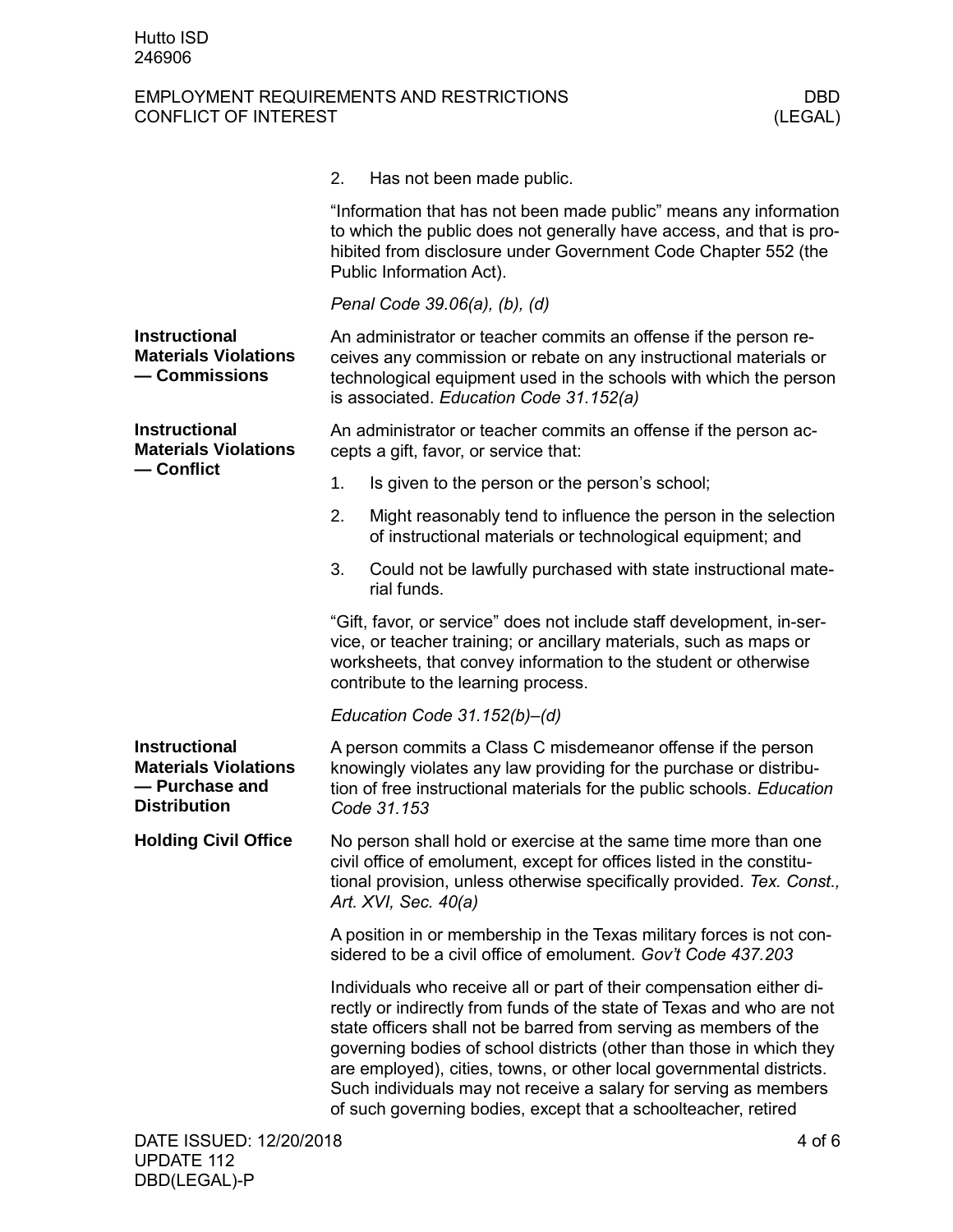|                                                 | schoolteacher, or retired school administrator may receive com-<br>pensation for serving as a member of a governing body of a school<br>district, city, town, or local governmental district, including a water<br>district created under Section 59, Article XVI, or Section 52, Article<br>III. Tex. Const., Art. XVI, Sec. 40(b) |                                                                                                                                                                                                                                                                           |                                                                                                                                                                                                                                                                                                                                                                                |  |
|-------------------------------------------------|-------------------------------------------------------------------------------------------------------------------------------------------------------------------------------------------------------------------------------------------------------------------------------------------------------------------------------------|---------------------------------------------------------------------------------------------------------------------------------------------------------------------------------------------------------------------------------------------------------------------------|--------------------------------------------------------------------------------------------------------------------------------------------------------------------------------------------------------------------------------------------------------------------------------------------------------------------------------------------------------------------------------|--|
| <b>Conflicts Disclosure</b><br><b>Statement</b> | A local government officer shall file a conflicts disclosure statement<br>with respect to a vendor if the vendor enters into a contract with the<br>district or the district is considering entering into a contract with the<br>vendor; and the vendor:                                                                            |                                                                                                                                                                                                                                                                           |                                                                                                                                                                                                                                                                                                                                                                                |  |
|                                                 | 1.                                                                                                                                                                                                                                                                                                                                  |                                                                                                                                                                                                                                                                           | Has an employment or other business relationship with the lo-<br>cal government officer or a family member of the officer, and<br>the business relationship results in the officer or family mem-<br>ber receiving taxable income, other than investment income,<br>that exceeds \$2,500 during the 12-month period preceding<br>the date that the officer becomes aware that: |  |
|                                                 |                                                                                                                                                                                                                                                                                                                                     | a.                                                                                                                                                                                                                                                                        | A contract between the district and the vendor has been<br>executed; or                                                                                                                                                                                                                                                                                                        |  |
|                                                 |                                                                                                                                                                                                                                                                                                                                     | b.                                                                                                                                                                                                                                                                        | The district is considering entering into a contract with<br>the vendor:                                                                                                                                                                                                                                                                                                       |  |
|                                                 | 2.                                                                                                                                                                                                                                                                                                                                  | Has given to the local government officer or a family member<br>of the officer one or more gifts, as defined by law, and the gift<br>or gifts have an aggregate value of more than \$100 in the 12-<br>month period preceding the date the officer becomes aware<br>that: |                                                                                                                                                                                                                                                                                                                                                                                |  |
|                                                 |                                                                                                                                                                                                                                                                                                                                     | a.                                                                                                                                                                                                                                                                        | A contract between the district and the vendor has been<br>executed; or                                                                                                                                                                                                                                                                                                        |  |
|                                                 |                                                                                                                                                                                                                                                                                                                                     | b.                                                                                                                                                                                                                                                                        | The district is considering entering into a contract with<br>the vendor; or                                                                                                                                                                                                                                                                                                    |  |
|                                                 | 3.                                                                                                                                                                                                                                                                                                                                  |                                                                                                                                                                                                                                                                           | Has a family relationship with the local government officer.                                                                                                                                                                                                                                                                                                                   |  |
|                                                 | A local government officer is not required to file a conflicts disclo-<br>sure statement in relation to a gift accepted by the officer or a fam-<br>ily member of the officer if the gift is a political contribution as de-<br>fined by Title 15, Election Code, or food accepted as a guest.                                      |                                                                                                                                                                                                                                                                           |                                                                                                                                                                                                                                                                                                                                                                                |  |
|                                                 |                                                                                                                                                                                                                                                                                                                                     |                                                                                                                                                                                                                                                                           | Local Gov't Code 176.003(a)-(a-1)                                                                                                                                                                                                                                                                                                                                              |  |
| <b>Definitions</b>                              | "Local government officer" means a member of the board; the su-<br>perintendent; or an agent (including an employee) of the district<br>who exercises discretion in the planning, recommending, selecting,<br>or contracting of a vendor. Local Gov't Code 176.001(1), (4)                                                          |                                                                                                                                                                                                                                                                           |                                                                                                                                                                                                                                                                                                                                                                                |  |